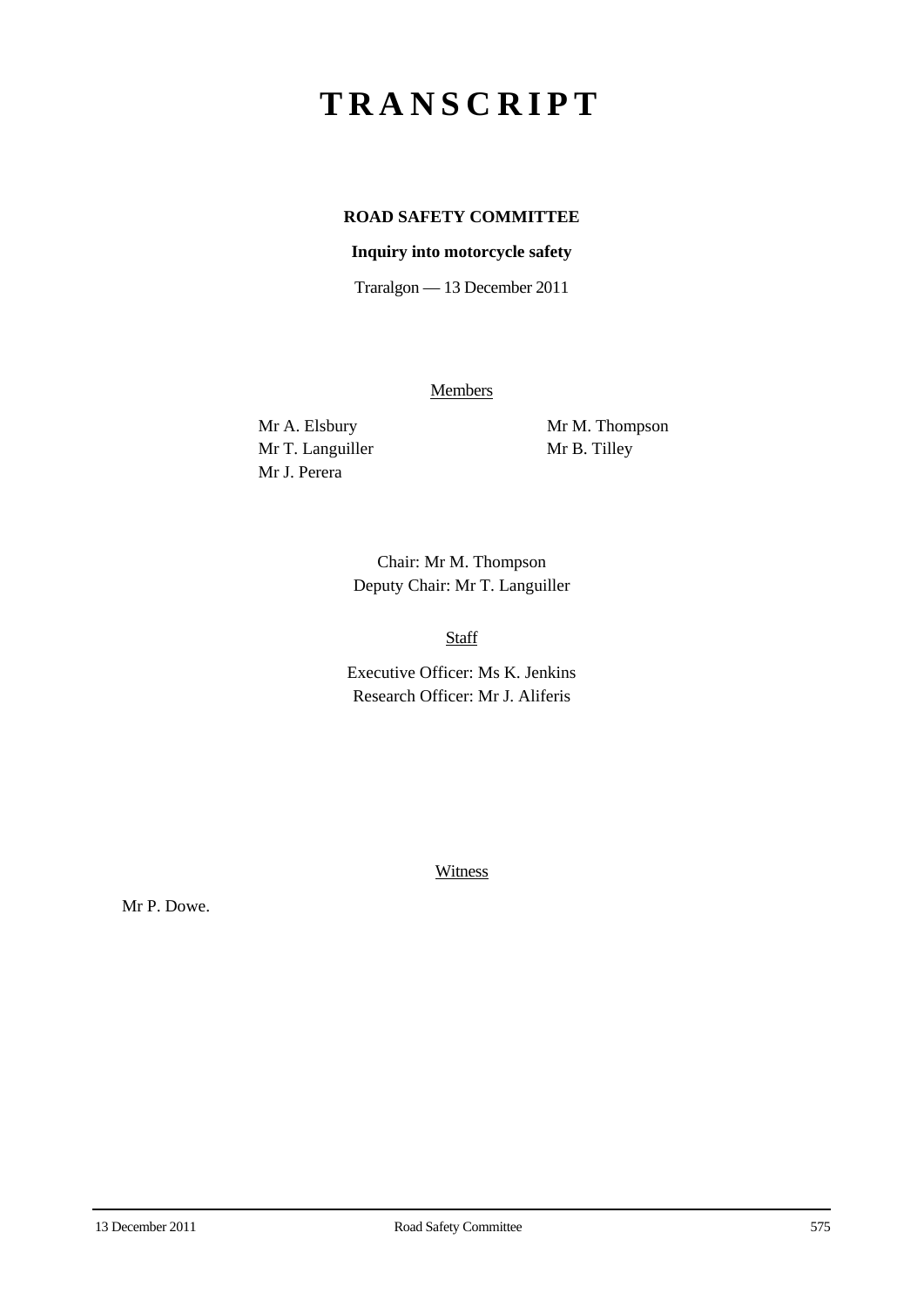**The CHAIR** — I would like to acknowledge the attendance of Mr Russell Northe, the member for Morwell. I would also like to record the thoughts of one of the people in attendance who highlighted the importance of the road surface on motorcycle safety. Ms Jennifer Tame will be making a written contribution to our committee to amplify her thoughts in relation to this particular issue, and we look forward to receiving that. I also understand she would like to make a brief comment to the committee as well.

The committee has some time constraints at the present time, but we look forward to the contribution of Mr Peter Dowe. The motorcycle inquiry is looking into a number of terms of reference relating to motorcycle safety and improving outcomes for Victorian motorcyclists. We are looking at road engineering issues, training, bike issues and related matters, and we look forward to your commentary. We invite you to speak to your submission, which I understand you made earlier and to which you have made some further notes, following which we may have some time for questions.

**Mr DOWE** — Chair, I emailed you the submission.

**The CHAIR** — That is fine. I can pass that through to the secretariat. If you could speak to the points you would like to make to us.

**Mr DOWE** — Thank you. I would like to introduce myself to the members of the committee. My name is Pete Dowe, and I am a community-based road safety advocate. My email address and mail address are  $\leq$  addresses confidential $>$ . I am currently in temporary accommodation in Traralgon. If I have to say what that is, I would rather — —

**The CHAIR** — No, that is not necessary. You can cut to the chase.

**Mr DOWE** — Yes, good. Thank you. I am making sure that all my facts are appropriate. I sat on a road safety committee for three years and have also coordinated with the chair of this committee, Murray Thompson, as a constituent on local road safety issues, particularly bunch cycling behaviour on Beach Road since August 2007. I have also written approximately 30 letters to editors in local media and major metropolitan dailies on cyclist behaviour, bike lobby advocacy and the lack of cyclist identification for law enforcement capability. I have a road safety blog, which is petedoweroadsafetyadvocate.blogspot.com and two road safety YouTube sites, which contain footage of bunch cycling behaviour on Beach Road and which seek to highlight awareness of problem cyclist behaviour on Beach Road and the need to address that behaviour. Those sites are: http//www.youtube.com/user/PeteDoweRoadSafety and http://www.youtube.com/user/pdowe!.

The catalyst for me becoming a road safety advocate was the death of a 77-year-old Mentone pedestrian, James Gould, by a racing Hell Ride cyclist running a red light and fatally striking Mr Gould on the Mentone Lifesaving Club pedestrian crossing at 8.30 a.m. on Saturday 26 August 2006. I had written several letters on cyclist behaviour problems predating Mr Gould's death, including a letter predicting that a cycling bunch would likely strike a pedestrian on a crossing by running a red light. I have attached a copy of that letter to my email. Until Mr Gould's death I had naively believed that writing letters to the editor alone would make a difference. After Mr Gould's death I realised I would have to try harder.

Firstly, I would like to speak in relation to the Premier's proposal for road safety messages on numberplates, and also as it pertains to motorcycle numberplates and, perhaps, motorcycle safety messages on truck and car numberplates. I believe there ought be a range of road safety messages on numberplates rather than just one. At the time of writing the comment below, published on the *Bayside Leader* website and my own blog, I was unaware that the Premier wished to have personalised messages, and I shall return to the point of personalised messages, which I also support. I wholeheartedly concur with the Premier, Mr Baillieu, who said, 'What better place to reinforce road safety messages than on numberplates?'. However, I believe that a range of road safety messages would be best rather than a one-size-fits-all universal slogan.

In order to service the different road user groups with meaningful road safety messages, a range of slogans such as 'Speed kills', 'Drink drive bloody idiot', 'Reduce the risks', 'Share the road', 'Stop, look, listen, think' et cetera would be much more appropriate, effective and interesting. Varying the messages on numberplates would not only spark interest but most likely spark conversation on road safety, especially between parents and kids. I believe a one-size-fits-all universal slogan would most likely bore the road user marketplace into tuning out.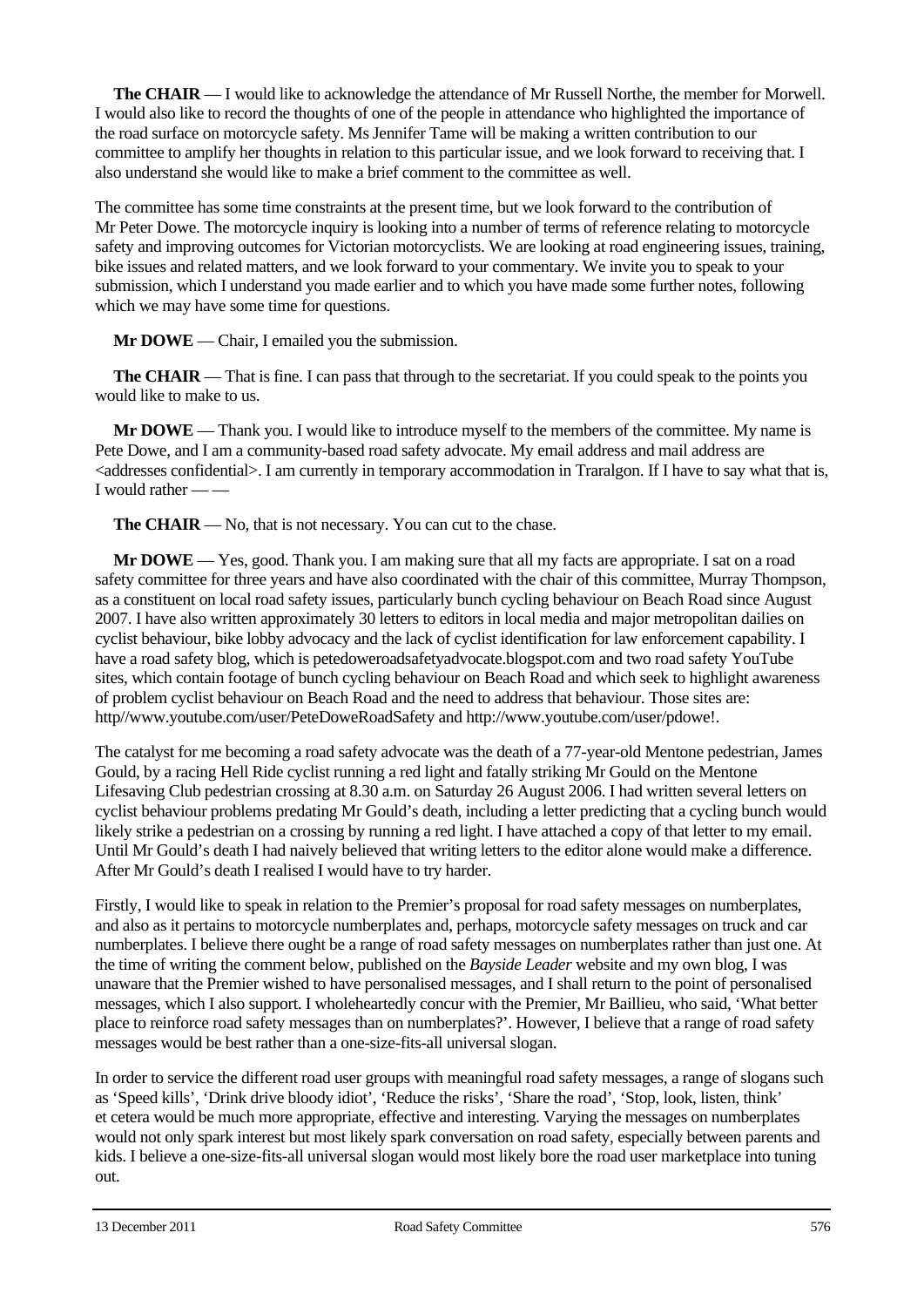From a law enforcement perspective, varied road safety messages on numberplates would provide more precise ID for law enforcement officers and for eyewitnesses. The particular road safety message could well be a vital detail caught at a glance, especially if the eyewitness was not able to identify or recall the whole number on the numberplate. To reiterate what Premier Baillieu intimated, messages aimed at road users would be well targeted at the roads coalface, serving as a reminder to keep it simple — a back-to-basics brake on lack of restraint.

In fact I made an official submission to the Premier's website under the slogan 'A range of messages'. I also believe a range of messages could be well targeted to highlight local problems with vehicle accidents and injuries by the municipality of the motorist's address. Targeting messages specific to municipal problems could perhaps be developed in conjunction with local RoadSafe committees. Indeed, I would like to pick up on a point made earlier by the lady from VicRoads that, for instance, the highest problem with accidents locally here are falls or leaving the road around S-bends. That is something that could be done. Even if motorists move to another municipality, they would still display a relevant message on their numberplate.

I spoke to Wayne from VicRoads earlier on, and in my short stay in Traralgon I have noticed that the local RoadSafe highlights motorcycles. As a cursory overview from a new kid on the block pedestrian, I notice a couple of factors in relation to motorcycle accidents locally. Collisions in the country are most likely to occur at l00 kilometres an hour or more. As a public transport traveller, the country is not as well serviced by public transport as the city, and fuel is expensive. A motorcycle affords good fuel economy and perhaps a higher participation in motorcycling as a result.

I would like to take up the point of personalised numberplate messages — as in those sought for the Premier's numberplate message competition and created by Victorian individuals — and the potential for further custom-made personalised messages for individuals and families touched by trauma. I believe 'touched by trauma' is a sticker that people place on their car. I also read in a *Herald Sun* quiz recently that VicRoads is selling superhero-themed numberplates. I wonder if families and individuals touched by trauma could have the option of receiving a custom-made numberplate free of charge from VicRoads, as these individuals are passionate about promoting road safety and it would demonstrate compassion on the part of the government for their loss. Also, any individual could pay for a custom road safety numberplate message to promote the road safety issue of their choice, and they could be encouraged to do so.

I return to part of the comments on numberplate messages that I have read from. Varying the messages on numberplates would not only spark interest but most likely spark conversation on road safety, especially between parents and kids. I would like to say, firstly, that the more a message is out there by the means mentioned above, the better. I seek to highlight this point with a counter example from a letter to the *Herald Sun*. The writer spoke of the hypocrisy of being passed by a motorist doing over 100 kilometres per hour displaying a 'touched by trauma' sticker. With a range of road safety messages out there on every motor vehicle, such hypocrisy would not only be widely noticed but I believe would have an inhibiting effect on the driver — a variation on people fearing detection more than conviction, or perhaps 'put your money where your mouth is' or 'I really ought to walk the talk on my own beliefs and be strong in my own values'. With a range of pertinent messages all around us on the roads, we could change the road culture — change the mores of the done thing and the not done thing. What we should and should not be doing would be right in our faces and in many cases what we should be living up to — our own personal standards.

In relation to driver distraction, visibility and alcohol, drugs and fatigue impairment — and I also note motorcyclist distraction — I offer up a slogan: 'Don't let life get in the way. Where's your head at?'. The federal government Department of Health and Ageing national drugs campaign came up on the first page of a Google search of the phrase 'Where's your head at?'. *Where's Your Head At?* was also a popular song in 2002. It was 10 years ago now; I do not know if there are young people, 18-or-so, who would still remember it. It was by Basement Jaxx, and I have given the YouTube link to it. Does the committee know *Where's Your Head At?*

**Mr ELSBURY** — Yes, I have it in my car, so it is all right.

**Mr DOWE** — Laura Wilson of Monash University, Clayton campus, who is a graduate of the politics and criminology department — to draw the distinction with Monash University Accident Research Centre presented to the members of the RoadSafe inner south-east group, of which I was a member at the time. She presented on her study on young people's perceptions of the risk involved in drunk driving entitled *Red Light Raving*. Although Laura researched drivers, I believe there are parallels with other motorists, including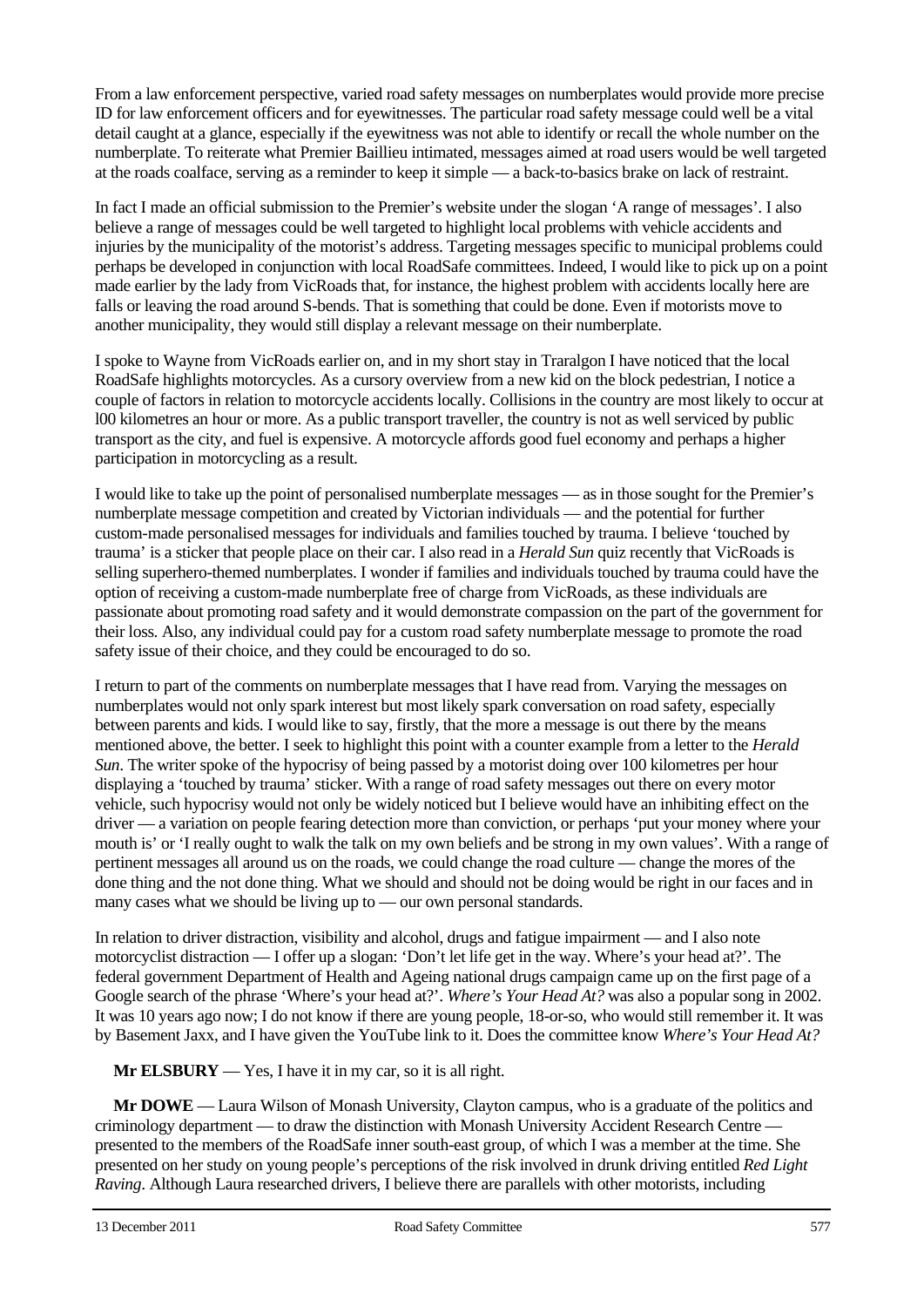motorcyclists, and the research is relevant to the hazards presented to motorcyclists by drug-impaired drivers. Indeed the committee heard from VicRoads that drug usage by motorcyclists is a problem locally.

I have highlighted certain points from the minutes in relation to Laura Wilson's presentation to the 28 October 2008 RoadSafe meeting, which I attended. The full minutes in relation to Laura's presentation are recorded at the bottom of my submission to the committee today. The minutes of the RoadSafe meeting of Tuesday, 28 October 2008, record five points that emerged from the study, including the normalisation of drug use, the frequency of drug use and how common it is, and the role of the car, which plays a vital role in the recreational drug user's life, especially in relation to attendance at social events and transportation as well as the purchase and use of drugs.

I would like to briefly ad lib two points, and perhaps, if I have the option, type them up and submit them later.

**The CHAIR** — I would prefer it if you were to keep moving through and keep the momentum.

**Mr DOWE** — One point I want to make quickly is in relation to the issue of perceptions and prevalence of drugs. Study participants indicated that certain drugs in certain driving circumstances are seen as okay. The participants indicated that they would much rather drug drive than drink drive. The point there is that while the job has been done pretty well with young people and alcohol — so alcohol is politically incorrect recreational drugs are okay. That is a problem.

**Mr LANGUILLER** — Just to clarify, is that research on motorcyclists?

**Mr DOWE** — It was on drivers, but I believe there is a parallel with motorcyclists.

**Mr LANGUILLER** — It is important to clarify that this is not specifically on motorcyclists.

**Mr DOWE** — Yes, thank you. While it was not recorded in the minutes, I believe there are parallels with motorcyclists.

**The CHAIR** — Please continue. I think Mr Languiller is just making the point that the research was not focused on motorcyclists but was in relation to drivers. But you have made the point that there could be a parallel.

**Mr DOWE** — Yes. While it was not recorded in the minutes, Laura mentioned that a driver under the influence of LSD felt that he drove better than he did sober or clean and that if he fell asleep, he would wake up in time to avoid a collision. In relation to fatigue, a very tired-looking friend told me he had a Zen-like ability when drowsy to be cool as a cucumber and languidly take in all that was around him. These delusions about the impairments of drugs and fatigue strike me as extraordinary in comparison to Dutch courage in relation to alcohol. By the way, I lament the lack of usage of the pithy expression 'Dutch courage' — or maybe it is just that talking. As a 53-year-old I feel our generation knew well that alcohol falsely emboldened them and at worst falsely emboldened them to think they were okay to drive. To believe that one excels at driving or motorcycling while tripping and/or falling asleep is delusional and a cause for great concern. People who have lost touch with reality in charge of a lethal weapon, possibly regularly — where is your head at?

Also not recorded in the minutes, and unfortunately I do not recall the context, was that Laura also spoke of the perceptions of drivers, and I believe there are parallels with other vehicles, of laws that are often not enforced or difficult to enforce. There were two thoughts or beliefs on the part of those offenders — that if it is an important law, it will be enforced, and if the law is not enforced, I have the tacit approval of society to break the law.

**The CHAIR** — We have a copy of your submission. Cutting to the chase in a different way, you go on to comment on bicycle safety, and while you have made some relevant remarks in relation to bicycle safety, they are not strictly relevant to our inquiry. I think at this point we may be able to conclude the presentation of your evidence. I will open it up to my colleagues to ask some questions of you, if that is okay.

**Mr DOWE** — Yes, certainly.

**Mr LANGUILLER** — What specific outcomes would you like to see out of this committee and its inquiry? Can you name them specifically?